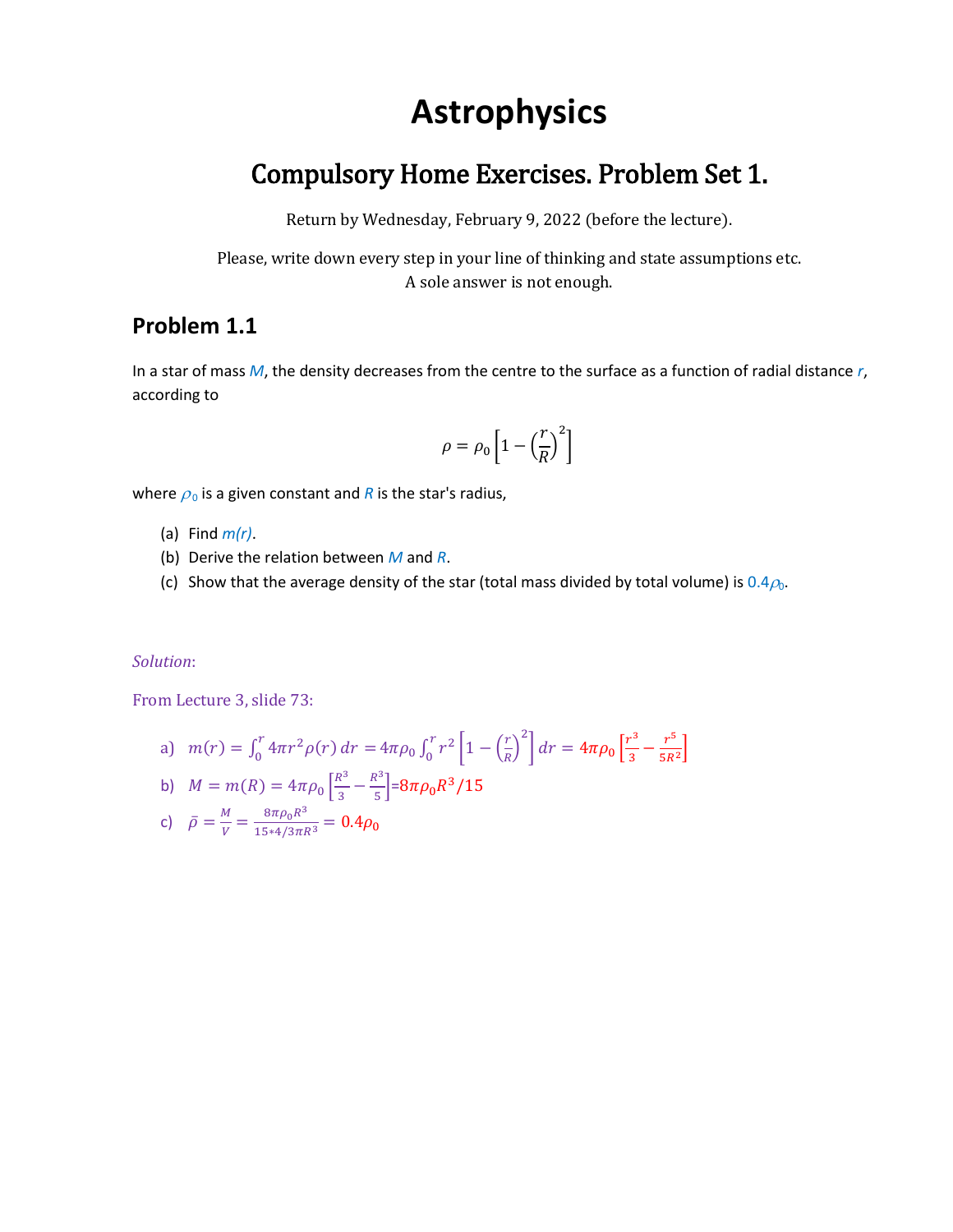# **Problem 1.2**

For a star of mass M and radius R, find the central pressure and check the validity of inequality  $P_c \geq \frac{3}{8\pi}$  $8\pi$  $GM<sup>2</sup>$  $R^4$ for the following cases:

- (a) a uniform density
- (b) a density profile as in Exercise 1.1.

#### *Solution*:

From Lecture 3, slide 78:

The equation of hydrostatic equilibrium:  $\frac{dP(r)}{dr}$  $\frac{P(r)}{dr} = -\frac{Gm(r)}{r^2}$  $\frac{n(r)}{r^2} \rho(r)$ We need to integrate it from the centre where  $P = P_c$  to the surface where  $P_s = 0$ :

$$
P = P_C - P_S = \int_0^R \frac{Gm(r)}{r^2} \rho(r) dr
$$

a)

$$
\rho = \bar{\rho} = \frac{M}{V} = \frac{3M}{4\pi R^3}
$$
  
\n
$$
m(r) = \frac{4\pi r^3}{3} \bar{\rho} = \frac{Mr^3}{R^3}
$$
  
\n
$$
P = G \int_0^R \frac{Mr^3}{R^3 r^2} \frac{3M}{4\pi R^3} dr = G \frac{3M^2}{4\pi R^6} \int_0^R r dr = \frac{3GM^2}{8\pi R^4}
$$

b) From problem 1.1:

$$
m(r) = 4\pi \rho_0 \left[ \frac{r^3}{3} - \frac{r^5}{5R^2} \right]
$$
  
\n
$$
M = \frac{8\pi \rho_0 R^3}{15} \rightarrow \rho_0 = \frac{15M}{8\pi R^3}
$$
  
\n
$$
P = 4\pi \rho_0^2 G \int_0^R \left[ \frac{r}{3} - \frac{r^3}{5R^2} \right] \left[ 1 - \frac{r^2}{R^2} \right] dr = 4\pi \rho_0^2 G \int_0^R \left[ \frac{r}{3} - \frac{r^3}{3R^2} - \frac{r^3}{5R^2} + \frac{r^5}{5R^4} \right] dr =
$$
  
\n
$$
= 4\pi \rho_0^2 G \int_0^R \left[ \frac{r}{3} - \frac{8r^3}{15R^2} + \frac{r^5}{5R^4} \right] dr = 4\pi \rho_0^2 G \left[ \frac{r^2}{6} - \frac{8r^4}{60R^2} + \frac{r^6}{30R^4} \right]_0^R
$$
  
\n
$$
= \frac{4\pi G 15^2 M^2 R^2}{8^2 \pi^2 R^6} \frac{R^2}{15} = \frac{15GM^2}{16\pi R^4} > \frac{3}{8\pi} \frac{GM^2}{R^4}
$$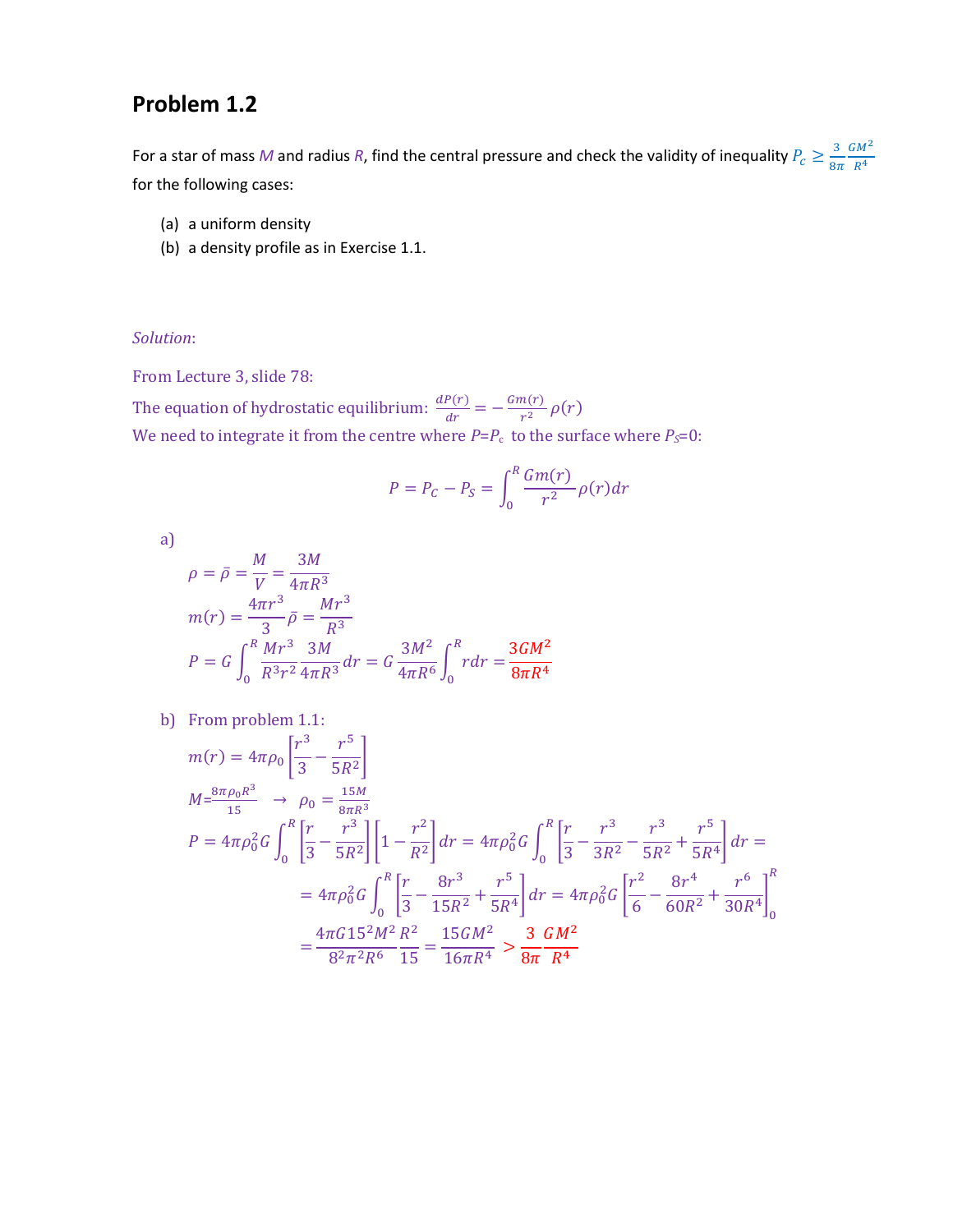# **Problem 1.3**

In Lecture 4 we obtained the mean temperature of the star to be

$$
\bar{T} = \frac{e_G}{3} \frac{\mu m_p}{k} \frac{GM}{R}
$$

For a star of mass  $M$  and radius  $R$ , find the value of  $e_G$  for two cases:

- (a) a uniform density
- (b) a density profile as in Exercise 1.1.

*Solution*:

$$
e_G = \int_0^1 \frac{q}{x} dq \quad q=m/M, x=r/R
$$

$$
e_G = \int_0^M \frac{mR}{M^2r} dm = \frac{R}{M^2} \int_0^M \frac{m}{r} dm
$$

a) From Problem 1.2a:

$$
m(r) = \frac{Mr^3}{R^3} \rightarrow r = R \left(\frac{m}{M}\right)^{1/3}
$$
  

$$
e_G = \frac{R}{M^2} \int_0^M \frac{m}{R} \left(\frac{M}{m}\right)^{1/3} dm = M^{-5/3} \int_0^M m^{2/3} dm = M^{-5/3} \frac{3}{5} M^{5/3} = \frac{3}{5}
$$

b) From Problem 1.1:

$$
\rho_0 = \frac{15M}{8\pi R^3}
$$
  
\n
$$
m(r) = 4\pi \rho_0 \left[ \frac{r^3}{3} - \frac{r^5}{5R^2} \right] = \frac{15M}{2R^3} \left[ \frac{r^3}{3} - \frac{r^5}{5R^2} \right]
$$
  
\n
$$
e_G = \frac{R}{M^2} \int_0^M \frac{m}{r} dm
$$
  
\n
$$
= \frac{R}{M^2} \frac{15M}{2R^3} \int_0^R \left[ \frac{r^2}{3} - \frac{r^4}{5R^2} \right] d \left[ \frac{15M}{2R^3} \left( \frac{r^3}{3} - \frac{r^5}{5R^2} \right) \right] =
$$
  
\n
$$
= \frac{15}{2MR^2} \frac{15M}{2R^3} \int_0^R \left[ \frac{r^2}{3} - \frac{r^4}{5R^2} \right] \left[ r^2 - \frac{r^4}{R^2} \right] dr = \frac{15^2}{4R^5} \int_0^R \left[ \frac{r^4}{3} - \frac{8r^6}{15R^2} + \frac{r^8}{5R^4} \right] dr
$$
  
\n
$$
= \frac{15^2}{4R^5} \left[ \frac{r^5}{15} - \frac{8r^7}{105R^2} + \frac{r^9}{45R^4} \right]_0^R = \frac{15^2}{4R^5} \left( \frac{7R^5}{105} - \frac{8R^5}{105} + \frac{R^5}{45} \right) = \frac{15}{4} \left( -\frac{1}{7} + \frac{1}{3} \right) = \frac{15}{21}
$$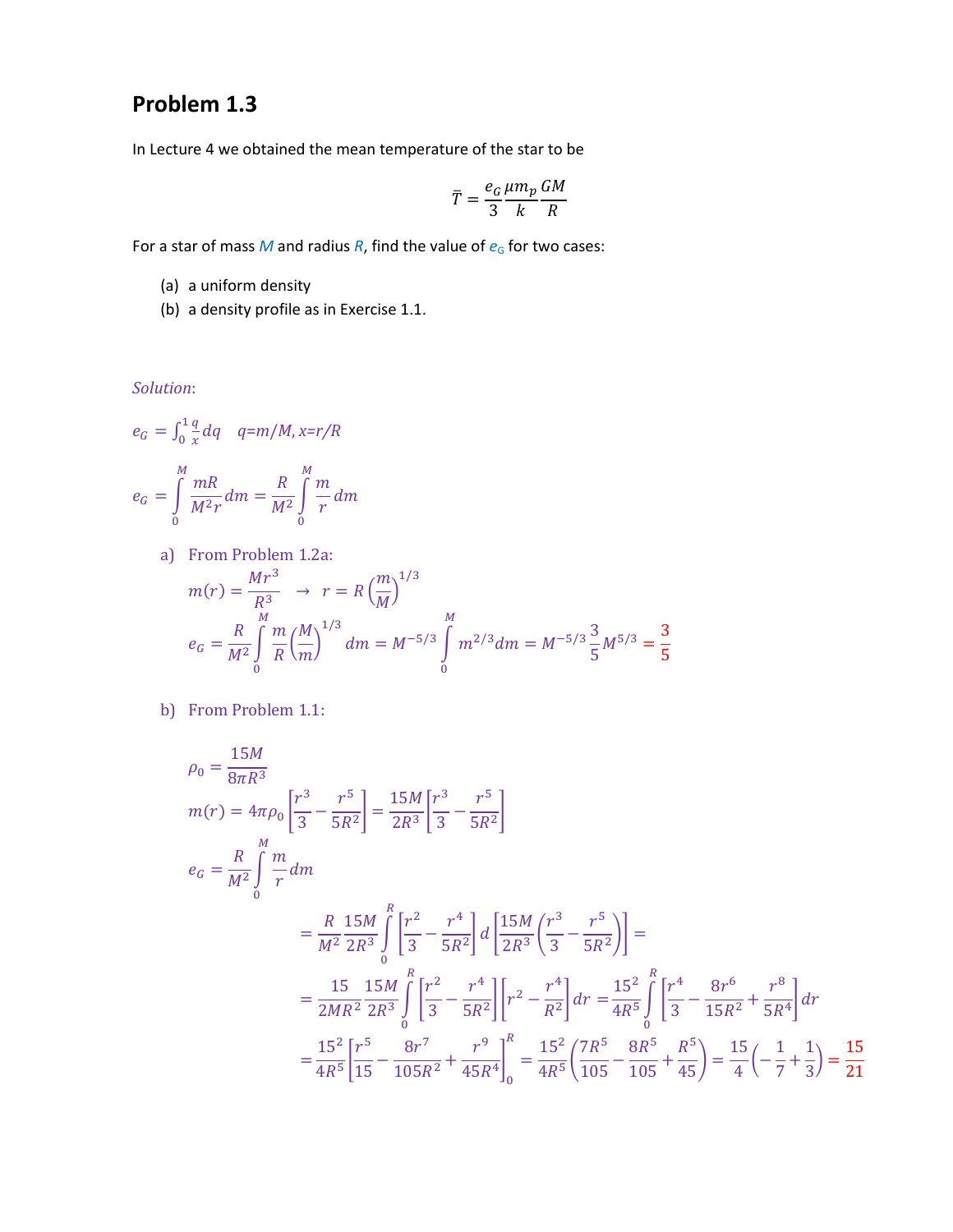## **Problem 1.4** (from lecture 5):

Assume that the whole mass of a star is concentrated in the centre. Please show that the time for collapse from radius *R* to 0 is

$$
t_{dyn} = \frac{\pi}{2\sqrt{2}} \left(\frac{R^3}{GM}\right)^{1/2}
$$

*Solution*:

We can simply use Kepler's Third law:

$$
\frac{a^3}{T^2} = \frac{G(M+m)}{4\pi^2} \Rightarrow T^2 = \frac{4\pi^2}{G(M+m)}a^3
$$

Assuming eccentricity  $e \rightarrow 1$  and  $m \rightarrow 0$ , the free-fall time will be  $\tau_{ff} = T/2$  and  $a = R/2$ :

$$
\tau_{ff} = t_{dyn} = \frac{\pi}{2\sqrt{2}} \left(\frac{R^3}{GM}\right)^{1/2}
$$

### **Problem 1.5** (from lecture 5):

How much mass per time must the Sun accrete in order for its luminosity to equal that of observed? Show the answer in Solar masses. Discuss how this process of accretion will affect Earth?

#### *Solution*: *L*<sup>⨀</sup> =3.85·10<sup>33</sup> erg/s

The accreted gas must lose the gravitational potential energy liberated as it falls toward the mass gaining star. If this energy is radiated, luminosity is:

$$
L = \frac{GM \, dm/dt}{R} = \frac{GM\dot{M}}{R} \rightarrow \dot{M} = \frac{LR}{GM} = \frac{3.85 \cdot 10^{33} \times 6.96 \cdot 10^{10}}{6.67 \cdot 10^{-8} \times 1.99 \cdot 10^{33}} = 2.0 \times 10^{18} \, \text{g/s}
$$
\n
$$
\dot{M} = 3.2 \times 10^{-8} \, M_{\odot} \, \text{/ yr}
$$

On a relatively short time scale (~30 million years) the solar mass would be doubled which will result in changing of the Earth year duration and the distance from Earth to the Sun.